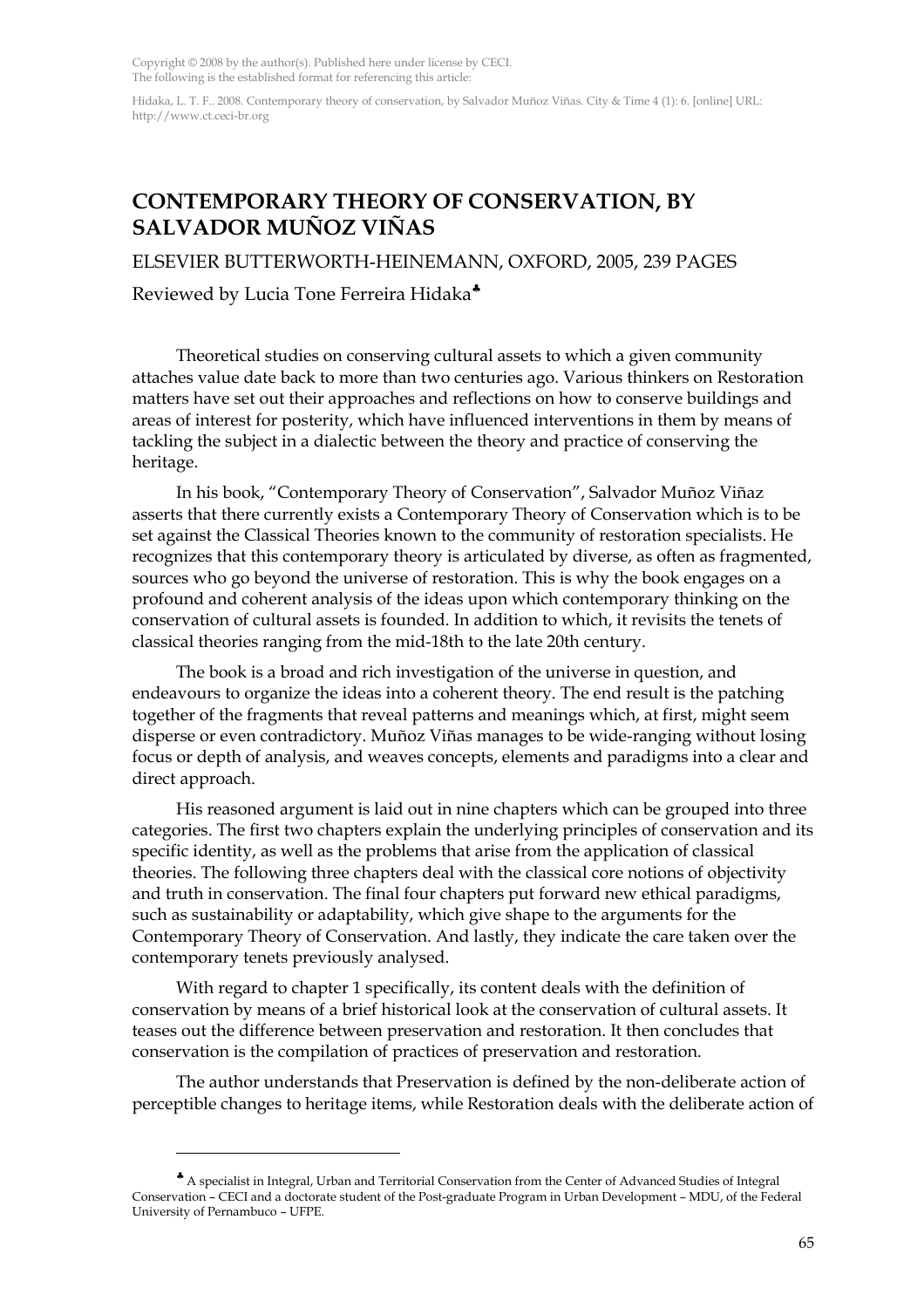perceptible changes to them. He also divides Preservation into (1) actions of direct preservation and (2) actions of environmental preservation; the reviewer's understanding is that the former refer to changes in the object and time-limited actions; while the latter refer to changes in the environment in which the object is set and to actions with no time limitation.

In Chapter 2, the author tackles the objects for conservation, identifies problems in the traditional categories and proposes how symbols and meanings should be understood. He observes that the definition of the object to be conserved arises from its symbolic power, with the following exceptions: Riegl's deliberate monuments, and contemporary masterpieces.

He emphasizes that the meanings of the objects of conservation are interrelated in a tridimensional space called "the conservation space" (Michalski apud Muñoz Viñas, 2005, p. 63), which has three axes that bound the three types of meaning ascribed to an object of conservation: private, social and scientific. This model allows for a better comprehension of the factors that identify the objects of conservation. However, this does not mean quantification or objectivity in their separation from the rest.

Chapter 3 discusses questions related to truth, objectivity and the definition of scientific conservation. Moreover, it observes the specificity of the architectural object as compared to the other objects subject to conservation, with an emphasis on the peculiarity of the conservation of architecture.

It also examines the concept of truth in the Classical Theories of Conservation from the point of view of scientific and aesthetical approaches, placing special emphasis on the physical dimension of the object of conservation and the practice of its scientific conservation. The author argues that the scientific conservation of heritage objects refers to the conservation of the heritage material, in an allusion to a fetish of the material.

On the other hand, in Chapter 4 the author discusses the decline of the truth and objectivity of the material. He understands that the heritage object examined from the point of view of legibility and from what occurs regarding damage to it demonstrates the inadequacy of the argument for objectivity and truth of the material. He then stresses the need for an approach based on the subjectivity and the intangibility of heritage assets.

When discussing the patina, severe damage caused by catastrophes, restoration and vandalism, Muñoz Viñas introduces non-deliberate changes (the first two) and deliberate changes (the last two) to the object of conservation. He argues that the patina and restoration add to the value of the object while the other two reduce it.

He warns that objective theories are questioned by both classical theorists of an aesthetic orientation and contemporary theorists. The former argue for the importance of aesthetic value and the latter for symbolic values and communicative functions when decisions are to be made on heritage objects.

In Chapter 5, Muñoz Viñaz goes on a brief excursion into the real world by bringing conservation and science face to face. He demonstrates that there is a hiatus in how they communicate with each other, and draws attention to the complexity of the phenomenon in which cultural assets are found: a host of objects, a diversity of subjects, multiple ways of looking at them and various points of view.

Chapters 6 and 7 present the arguments on the shift in the conservation viewpoint: from objects to subjects. Conservation starts to be understood in a permanent relationship between objects and subjects, whether affected or involved.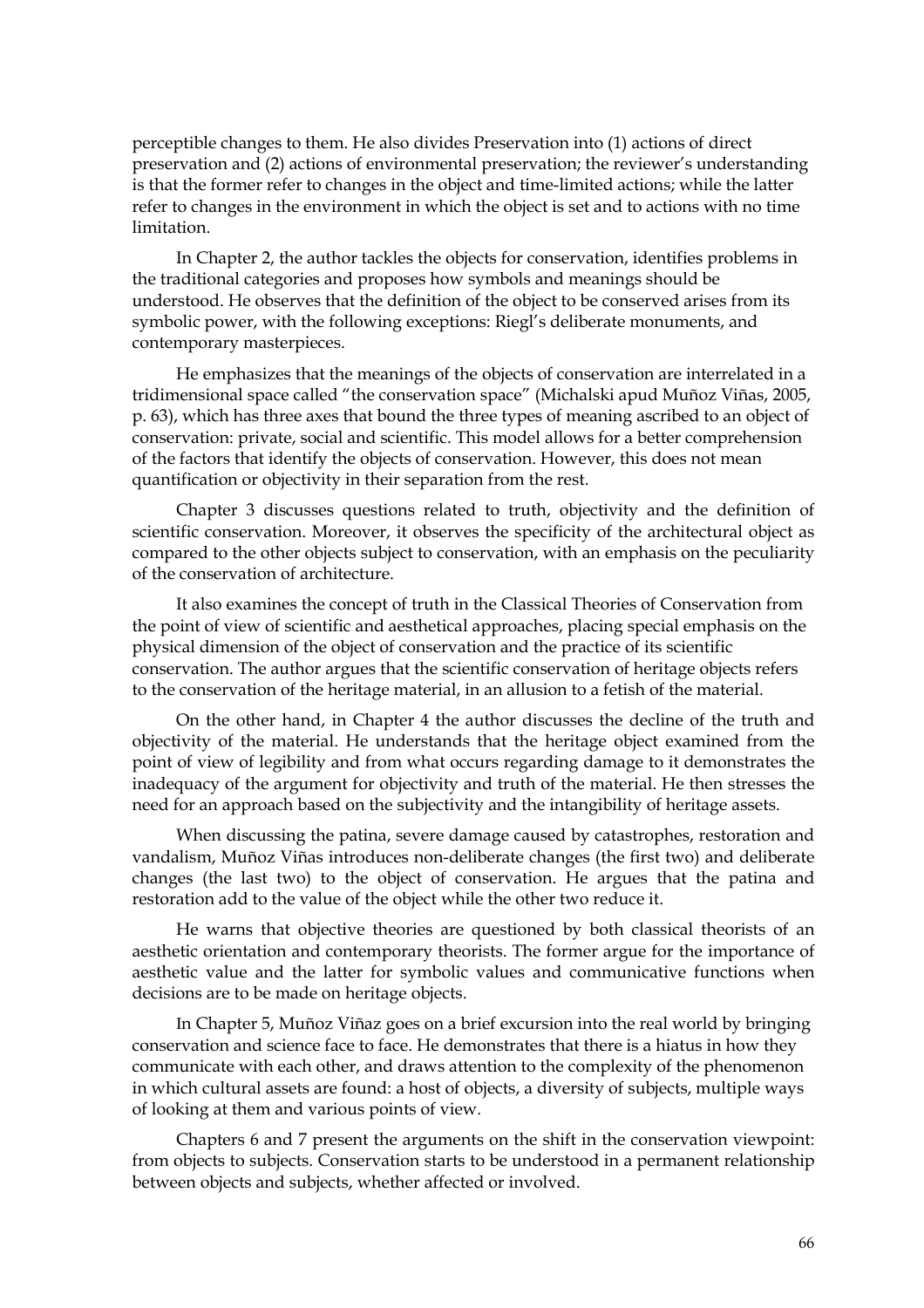Nevertheless, the theory is not a radical relativism, but rather about observing the importance of inter-subjectivity in the conservation process. Objects change into being capable of being objects of interest to conservation due to their relevance to a considerable number of people within a community and among communities. Their importance arises from the meanings attributed to the objects by the subjects and not from something inherent to the asset or material.

Obviously, this approach goes against the authority of the heritage experts, but it does not exclude them. Rather it understands that instead of being about experts and nonexperts, the relevant issue is the sum total of stakeholders, or interested parties. It recognizes that in this universe there will be meanings in confrontation, and that the syntheses that will take place in this relationship will be a result of decisions within a culture and among cultures and will depend on prioritizing the values identified by the interested parties.

Based on the foregoing, the author asserts that conservation is no longer an action of conserving truths, but rather of the meanings of cultural assets. That is to say, there may be "many truths" in one object; therefore, deciding which truth and which goal must prevail in each case is essential and is also a preliminary stage in the decision-making process for conservation. The function and use of the cultural asset are stressed as being relevant in this process of establishing meaning.

In Chapter 8, Muñoz Viñas deals with a crucial element of contemporary conservation: the heirs of the conservation objects. The author claims that, if the Contemporary Theory of Conservation gives relevance only to the subjects throughout the process and to their decisions, problems regarding different "tastes" that might influence such decisions will occur.

 Muñoz Viñas examines the controversies regarding the valuation of objects of conservation by the subjects within the same generation and between generations. The author then discusses two fundamental questions: the reversibility of the intervention and minimum intervention in the objects of conservation. *A priori* these have opposite meanings, but both aim at the efficient preservation of cultural assets.

The author argues that reversibility is an impossible goal, as opposed to minimum intervention. That is why the author argues that conservation should aim at minimum intervention and maximum benefit, keeping in mind an important contemporary conceptual tool: the principle of Sustainability. Muñoz Viñaz builds on the traditional application regarding the economic and ecological notion of the term, and thus shows that contemporary theory argues for the importance of applying the concept to the significance of the object from one generation to another.

This is the challenge of the Contemporary Theory of Conservation, which presumes the stakeholders are skilled at negotiating with each other based on all the conservationists having a wide range of knowledge and competencies. Muñoz Viñaz observes that the most difficult matter in this negotiation process is the position adopted by the conservationists in the light of the plurality of the people involved: they should be wise enough to understand when they should not make their opinions prevail, but should indeed give the highest value to the opinions of the community involved with the object of conservation.

In the last chapter, Muñoz Viñaz stresses the flexibility of the criteria for identifying and acting on the object of conservation, which should be adapted to the inter-subjective, synchronic and diachronic needs, in order to take account of ethical abuses with regard to demagogical or ideological positions. This is a revolution of common sense arising out of